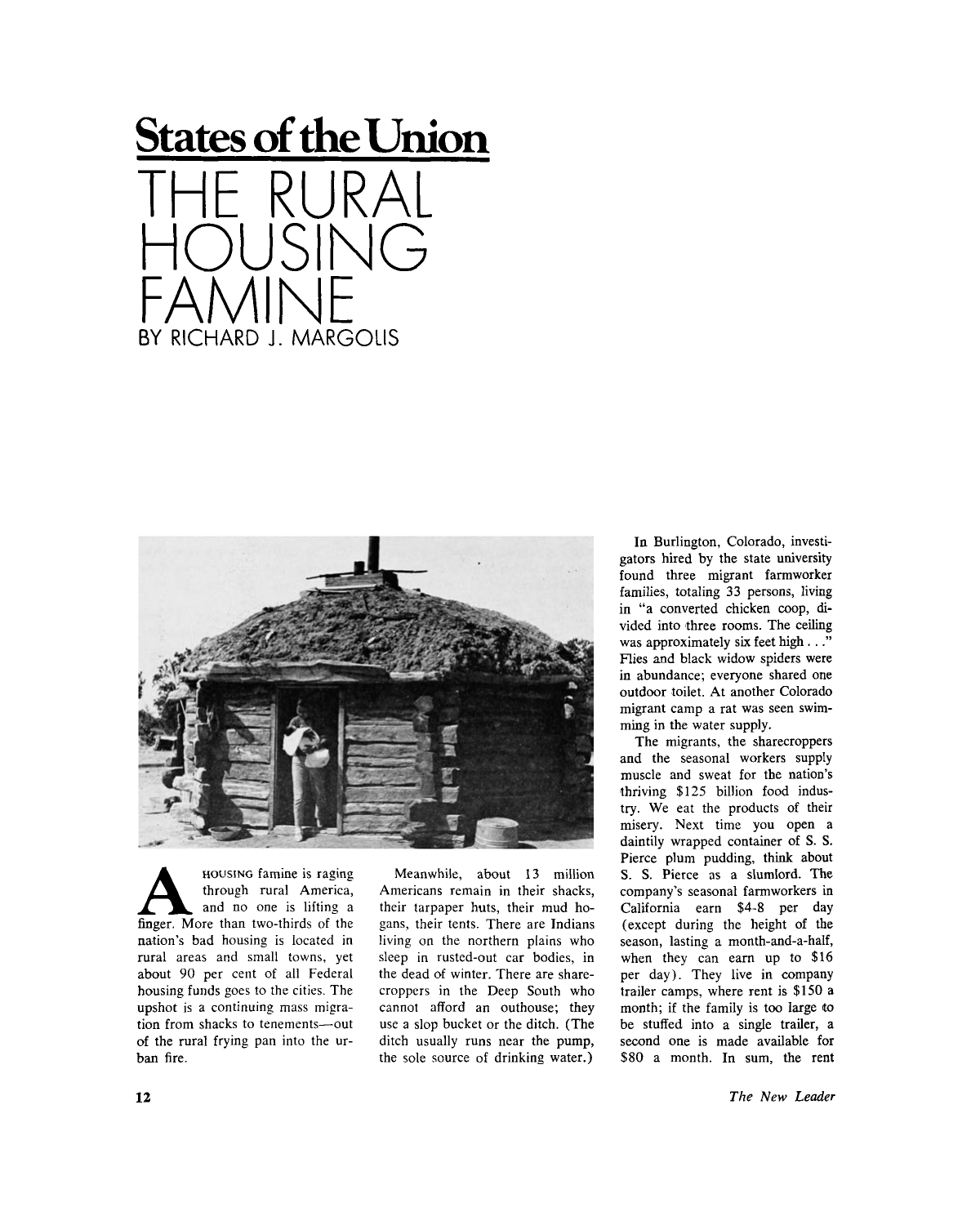**S. S.** Pierce charges is approximately equal to the wages it pays. News like that can take the joy out of eating.

Like all famines, the rural housing famine is an agent of death. Tuberculosis and other respiratory diseases occur in rural areas at rates disproportionately high. Ditto for infant mortality and for maternal deaths associated with childbirth. In 1964, the maternal death rate in rural areas was 41 per 100,000, compared to 25 per 100,000 in America's suburbs.

At the Rosebud Sioux Indian reservation in South Dakota a few years ago, several Federal agencies pooled their funds and built almost 800 new houses. About three-quarters of the population was rehoused, almost overnight. As a result, hospital admissions on the reservation dropped 30 per cent.

The Rosebud housing effort was a "demonstration project," and what it demonstrated was that people who live in warm houses and drink clean water have a better chance of staying healthy. One might think that once Federal officials made this remarkable discovery they rushed to use it. After all, the Rosebud houses cost only \$6,000 each—considerably cheaper than the cost of supporting a Public Health Service doctor. Why not gather ye Rosebuds while ye may and build houses for all 13 million rural poor, or at least for the halfmillion Indians who live on reservations (where 80 per cent of the housing is substandard)?

But Federal demonstration projects are usually one-shot affairs, especially the successful ones. The failures are sometimes repeated by officials anxious to correct, or conceal, their mistakes.

**THERE IS, in fact, no adequate Federal mechanism**<br>for construction of new<br>housing in rural America. In theory, **HERE** is, in fact, no adequate Federal mechanism for construction of new public housing is available to rural families just as it is to urban families, but in practice it has been a

big disappointment. Although the program has been law for more than three decades, 38 per cent of the nation's counties have never bothered to create local public housing authorities. By and large, these are precisely the counties where one finds the most shacks.

The Bureau of Indian Affairs **(BIA**) is, among other things, supposed to be in the business of providing decent housing and sanitation facilities for reservation-based Indians. In 1964 the **BIA** and the Public Housing Administration together launched a Mutual Help

The only other Federal agency possessing authority to do something about rural housing is the Farmers Home Administration, a part of the U.S. Department of Agriculture. Its illustrious forebears include the Resettlement Administration, a radical creation of the New Deal that made loans to cooperatives, sponsored rural health programs, and even officiated over a modest land-redistribution program to assist black sharecroppers. Resettlement was succeeded by the Farm Security Administration (headed at first by FDR brain-truster Rexford G. Tug-



Housing program for Indians. The idea was that under **BIA** supervision the Indians would get together in small groups and build houses for each other. Their labor, or "sweat equity," would reduce the cash price of the house.

Officials predicted the Mutual Help program would rehouse threequarters of the Indian population in five years. Six years later, however, seven out of every 10 Indian families remain in hovels without heat or indoor plumbing. At its present rate of construction, the **BIA** will require 281 more years to get the Indian population into decent houses (assuming, of course, that the Indian population does not continue to double itself every 20 years).

well), which operated a similar program from 1937-46.

In the reactionary postwar atmosphere, Congress decided that cooperatives and land redistribution were un-American. The old agency with its old dreams was wiped out, to be replaced by the Farmers Home Administration, an agency bereft of both dreams and funds.

Today the Farmers Home operates some 20 different programs related to housing and community facilities. Since 1960 the size of its loan and grant programs has increased 624 per cent, a promising statistic until one considers that the agency's staff has grown only 77 per cent during the same period. In other words. Congress expects each